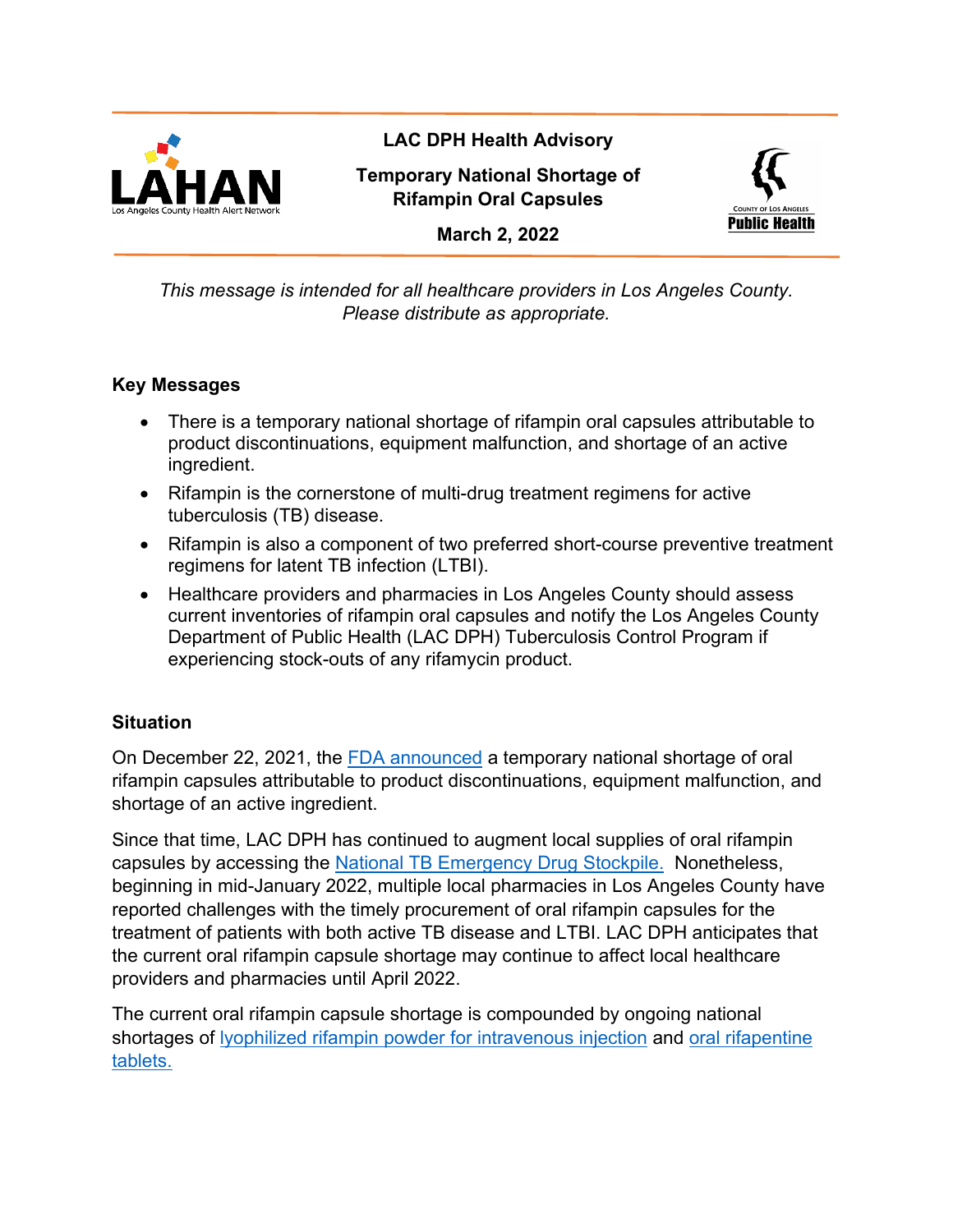### *The Role of Rifampin in TB Control and Elimination*

Pulmonary TB is an airborne transmissible disease, and rifampin is the cornerstone of modern multi-drug treatment regimens for active TB disease. Rifampin-containing regimens shorten total treatment duration, improve TB-free survival, and diminish infectiousness in patients with active TB disease.

Rifampin is also a component of two short-course preventive treatment regimens: 4 months of daily rifampin (4R), and 3 months of daily isoniazid plus rifampin (3HR). The efficacy of LTBI treatment in preventing progression to active TB disease is ≥90%. Due to improved real-world completion rates, equivalent efficacy, and favorable tolerability, rifamycin-based short-course regimens are preferred over conventional isoniazid monotherapy.

Temporary or ongoing drug shortages alone should not be seen as justifications to postpone, interrupt, or otherwise compromise the effectiveness of treatment for patients with active TB disease and LTBI.

# **Actions Requested of Providers**

*Assess inventory and notify of rifamycin stock-outs*

- Assess current inventory of rifampin oral capsules and other rifamycins.
- Notify LAC DPH's Tuberculosis Control Program (TBCP) immediately if experiencing stock-outs of rifampin, rifabutin, or rifapentine (see *Reporting and Consultation* below for contact information).

#### *Prioritize treatment of active TB disease*

- Prioritize patients with active TB disease to receive rifampin-based multi-drug treatment.
- Consider rifabutin as an alternative for patients who have relative or absolute contraindications to rifampin, including clinically significant drug-drug interactions or prior history of severe adverse drug reactions.
- Please request clinical consultation with TBCP subject matter expert(s) if considering use of [the new 4-month high-dose rifapentine-moxifloxacin regimen](https://www.cdc.gov/mmwr/volumes/71/wr/mm7108a1.htm) for the treatment of active TB disease, as use of this regimen warrants special diagnostic and monitoring procedures.

#### *Considerations for treatment of LTBI*

• During the temporary oral rifampin shortage, consider preferential use of the rifapentine-based preventive treatment regimen for LTBI: [once-weekly, high-dose](http://ph.lacounty.gov/tb/docs/3HP%20for%20treatment%20of%20TB%20infection%203.26.21.pdf)  [isoniazid plus rifapentine \(3HP\)](http://ph.lacounty.gov/tb/docs/3HP%20for%20treatment%20of%20TB%20infection%203.26.21.pdf) via either directly observed or self-administered therapy.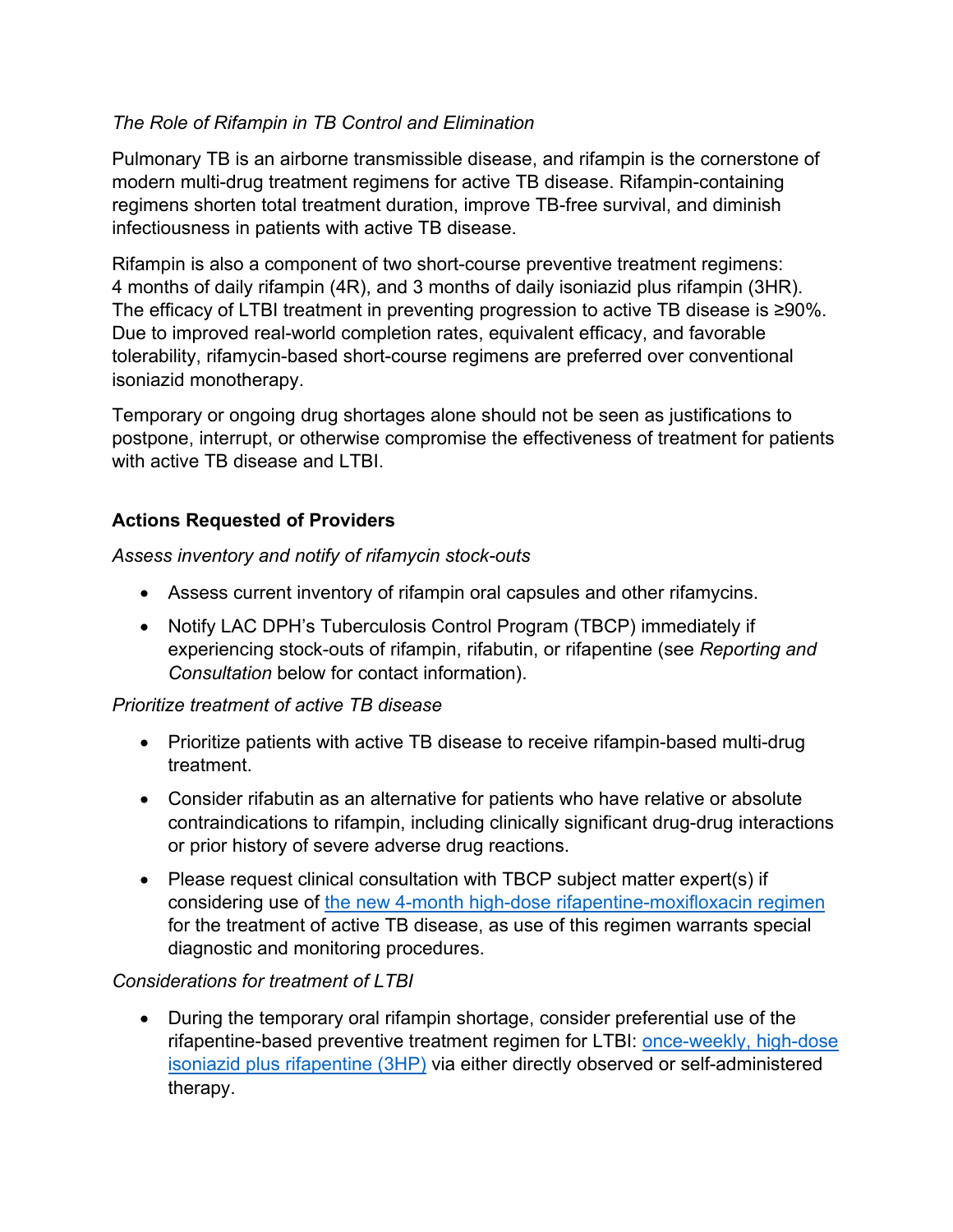- For patients with a contraindication to 3HP, continue to use a preferred rifampin-based preventive regimens for LTBI: [4 months of daily rifampin \(4R\),](http://ph.lacounty.gov/tb/docs/Rifampin%20for%20the%20Treatment%20of%20TB%20Infection%203.26.21.pdf) and 3 [months of daily isoniazid plus rifampin \(3HR\).](https://www.cdc.gov/mmwr/volumes/69/rr/pdfs/rr6901a1-H.pdf)
- For patients who are unable to take a rifamycin-based preventive regimens, 6 or 9 months of [daily isoniazid monotherapy](http://ph.lacounty.gov/tb/docs/INH-TreatmentTB-Infection_4-25.pdf) are acceptable alternatives.
- If a rifampin-based regimen is discontinued early for any reason, LTBI treatment can be completed with a proportionate duration of another recommended regimen.

#### **Reporting and Consultation**

All suspected or proven cases of tuberculosis should be reported in writing within 1 working day.

#### **Los Angeles County DPH TB Control Program:**

- Download forms at<http://ph.lacounty.gov/tb/reporting.htm> and fax to 213-749-0926
- For inquiries, call 213-745-0800 during business hours. For urgent consults after hours call 213-974-1234 and ask for the physician on call.

## **Long Beach Health and Human Services:**

- Download forms at [http://www.longbeach.gov/health/diseases-and](https://www.longbeach.gov/health/diseases-and-condition/reporting-requirement/tb-laws-and-regulations)[condition/reporting-requirement/tb-laws-and-regulations/](https://www.longbeach.gov/health/diseases-and-condition/reporting-requirement/tb-laws-and-regulations) and fax to 562-570- 4391.
- For inquiries, call 562-570-4283 or 562-570-4235.

#### **Pasadena Public Health Department:**

- Download forms at [https://www.cityofpasadena.net/public-health/wp](https://www.cityofpasadena.net/public-health/wp-content/uploads/sites/32/Pasadena-Confidential-Morbidity-Report-CMR-Form-09-2011.pdf?v=1590182630275)[content/uploads/sites/32/Pasadena-Confidential-Morbidity-Report-CMR-Form-](https://www.cityofpasadena.net/public-health/wp-content/uploads/sites/32/Pasadena-Confidential-Morbidity-Report-CMR-Form-09-2011.pdf?v=1590182630275)09- [2011.pdf?v=1590182630275](https://www.cityofpasadena.net/public-health/wp-content/uploads/sites/32/Pasadena-Confidential-Morbidity-Report-CMR-Form-09-2011.pdf?v=1590182630275) and fax to 626-744-6115 or send by encrypted/secure email to nursing@cityofpasadena.net.
- For inquiries, call 626-744-6089.

# **Additional Resources**

• **LAC DPH TB provider webpage** [ph.lacounty.gov/tb/healthpro.htm](http://www.publichealth.lacounty.gov/tb/healthpro.htm)